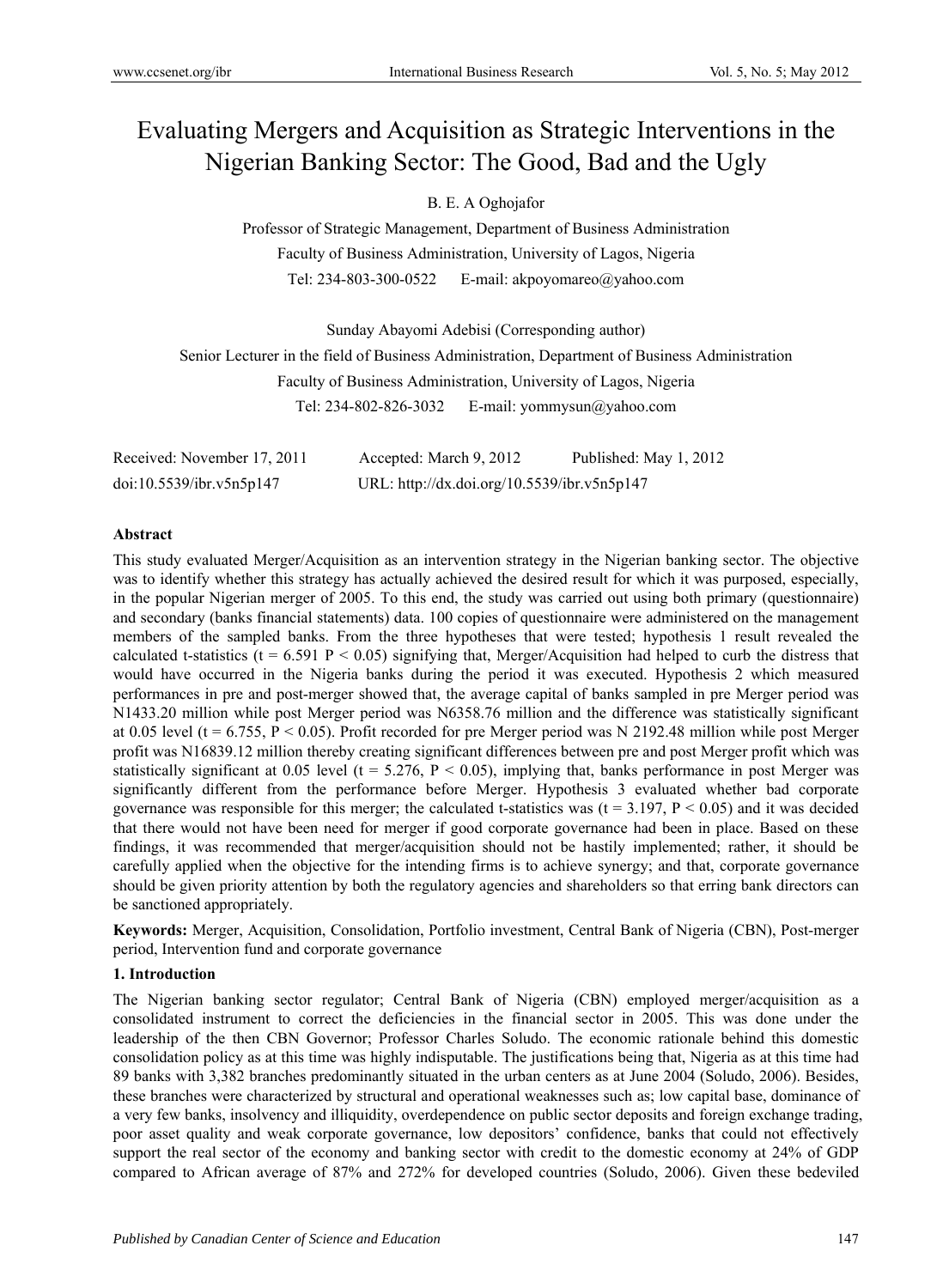circumstances, it became sensible to ensure quick and spontaneous intervention strategies to save the system from total collapse. Therefore, the driving forces behind the consolidation (merger and acquisition) agenda included; better risk control, advancement of marketing and product initiatives, improvement in overall credit risk and technology exploitation, effective banking supervision, evolution of a strong and safe banking system, improved transparency and accountability, cost reduction and effective global competition, depositors' trust among other factors . These drivers were anticipated to improve the operational efficiencies and operations of the players in the banking sector that will survive the consolidation era. However, Forlong (1998) claimed that, merger and acquisition in the banking industry has had more impact on the structure rather than the performance which has been harder to discern. The decade (1995 and 2005) was particularly traumatic for the Nigeria banking industry, with the magnitude of distress reaching an unprecedented level, thereby making it an issue of concern not only to the regulatory bodies but also to the public. It was this that actually necessitated the need for an overhauling strategy of the entire financial system which made the CBN introduced a very major reform agenda that changed the banking landscape of the country in 2004. The reform was a 13 agenda reform which main thrust was the prescription of a minimum capital base of 25 billion Naira. This reform further led to merger and acquisition in the industry and scaled down the Nigeria banks from 89 to 25 and much later 24. This study aims to evaluate the effects (positive and negative) that merger and acquisition as a consolidation strategy had had on the performance of banks in Nigeria since 2005. It is interested to measure the extent to which this twin strategy has fared among the emerged banks from the consolidation and the attendant effect on the nation's aggregate economy.

#### **2. Review of Literatures**

The decision of an organization to merger or acquire another is a decision that requires much deliberation and consideration. Some of the considerations must involve: why merger? What are the problems associated with merging? What benefits will the organization derive from the merger? However, merger and acquisition is the process by which a company acquires another company (Obuh 2003). However, Kay (1993) opined that mergers and acquisition often form part of the strategic options expected to transform company performances. In the opinion of Lynch (1997) he said that, mergers usually arise when neither company has the scale to acquire the other on its own weaker company; expansion can be created by entrepreneur that is already established through mergers agreement. He can merge with another company producing similar products to form a new strong identity that will be of a greater advantage to both. While in mergers both merging firms lose their registering name to becoming a new company entirely, acquisition involves the stronger organisation swallowing the smaller or weaker one entirely without the stronger firm changing its identity. Merger is simply the metamorphosing of two independent firms with different names into one single business entity emerging from the agreement. Merger actually has the capacity of bringing about synergy.

It is not an understatement to state that, the Nigerian banking reform exercise and consolidation between 2004 and December 2005 later ended up becoming a serious reflection of merger and acquisition. The reason being that, the major strategy of escaping the sledge hammer of the CBN (should the 25 billion Naira capital base not met) was for the banks to hurriedly pool their resources together to meet the book value of the minimum capital base. Since the essence of any reform is to bring about greater efficiency not only to the organizations but also their contributions to economic development of the nation, then it became important to raise a fundamental question in this study about whether the consolidation exercise (merger and acquisition) has impacted positively on the performance of the bank and the economy in general. Pautler (2001) opined that, the value gain that alleged to accrue to the larger and growing wave of merger and acquisition activity has not been verified. The adoption of financial reforms has often been postponed reversed shortly after being implemented or partially implemented for fear of recessionary consequence. In support of this statement, it is a known fact that, prior to 2005, bank distress had being a serious issue or problem which had made many citizens lost interest in the banking system without the regulatory authorities having the boldness to address it.

There is no doubt that, banks are lifeline of the economy of any country. They occupy central position in the country's financial system and are essential agents in the development process. By intermediating between the surplus and deficit savings units within an economy, banks mobilize and facilitate efficient allocation of national savings, thereby increasing the quantum investments and hence national output (Afolabi, 2004). Through financial intermediation, banks facilitate capital formation (investment) and promote economic growth. The banking industry in Nigeria has witnessed a remarkable growth, especially since the de-regulation of the financial services sector in the last quarter of 1986. In terms of headcount for instance, the number of banks increased by about154.8% from 42 in 1986 to 107 in 1990. It further increased by about 12% to120 in 1992. By 2004, however, the number had reduced to 89. This was because some banks had to be liquidated on account of their dwindling fortunes. The number of bank branches also rose from 1,394 in 1986 to 2,013 in 1990; 2,391 in 1992 and by 2004 in spite of the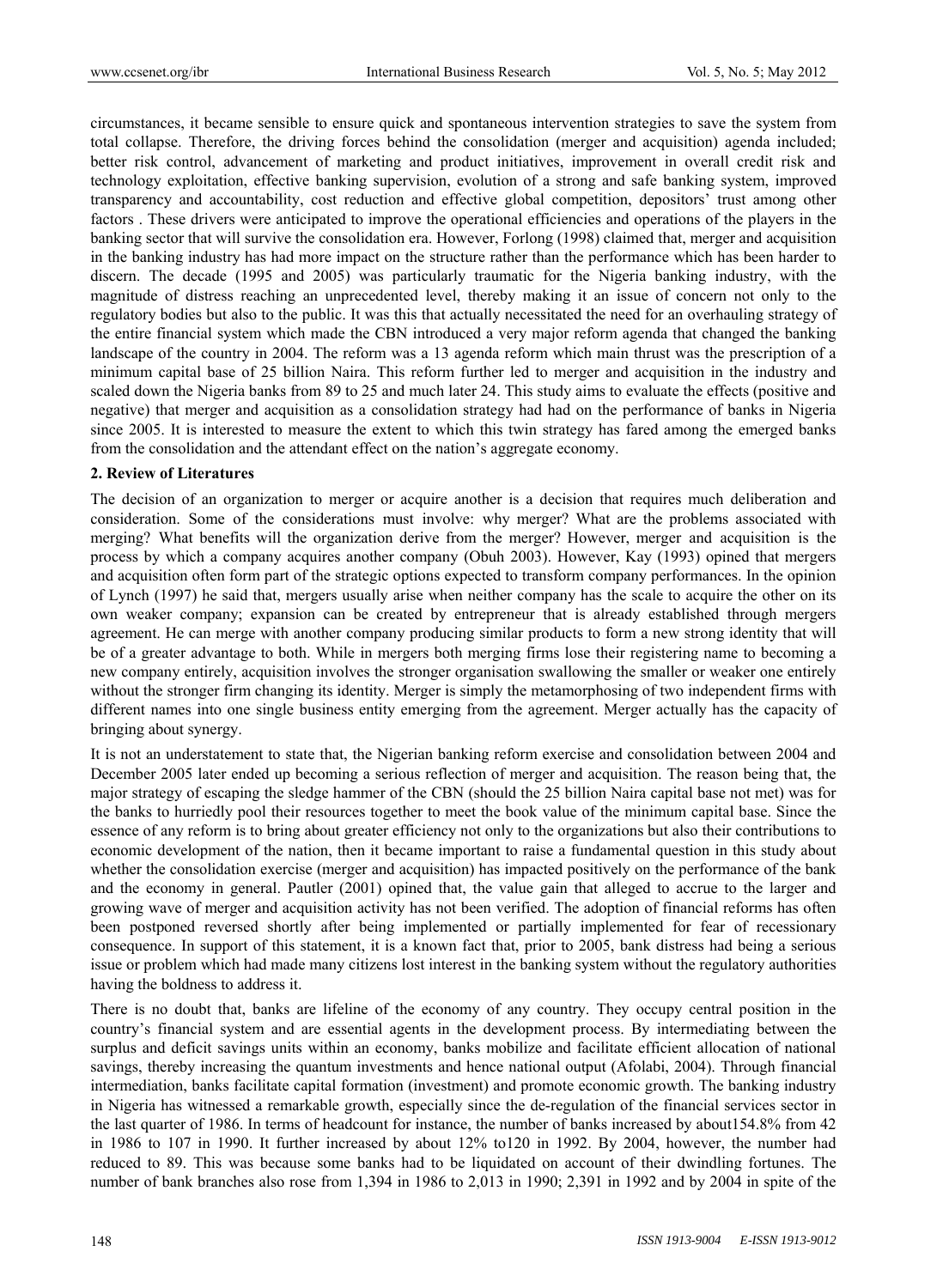reduction in number of banks, it had reached 3,100. This translated to an inter-temporal increases of 44%, 18.8% and 29.7%, respectively. (Ebong, 2005)

Recapitalization in the banking industry has raised much argument among the bank regulators. Historically, the failure of pioneer 1930's and 1940's financial system brought about the enactment of banking ordinance of 1952. Banking ordinance of 1952 then prescribed an operating license and emphasized on minimum equity for all banks (Onoh, 2002). Since then, raising the banking capital has become the hallmark response policy of the Nigerian monetary authorities. Capitalization is an important component of reforms in the banking industry, owing to the fact that, a bank with strong capital base has the ability to absorb losses arising from non-performing liabilities (NPL). Attaining capitalization requirement is achieved through consolidation, convergence as well as the capital market. Thus, banking reforms are primarily driven by the need to achieve the objectives of consolidation, competition and convergence. (Deccan, 2004). In view of the low financial base of these 89 banks, they were encouraged to merge because out of the 89 banks that were in operation before reform, not more than ten of them were very strong. As a result of this, more than 80% (75) of them merged into 25 banks while 14 that could not finalize their consolidation exercise before the expiration of deadline were liquidated. To a large extent, this consolidation (merger and acquisition) was based on the proposition that there will be gains accruing from expenses reductions, increased market power, reduced earnings volatility and encourage economies of scale. In theory, merger is expected to enhance value by raising the level of bank diversification by either broadening the geographic reach of an institution or increasing the breadth of the products and service offered. Moreover, the simple addition of newly acquired assets and deposits were expected to facilitate diversification by increasing the number of bank customers. Greater diversification provides values by stabilizing returns while lower volatility may raise shareholder wealth in several ways. First, the expected value of bankruptcy costs may be reduced. Second, if firms face a convex tax schedule, then expected taxes paid may fall, raising expected net income. Third, earning from lines of business as a result of customers' value for bank stability which will necessitate more patronage.

# *2.1 The Position of the Banks Immediately after Merger/Acquisition*

There were glowing performances immediately the consolidation exercise was concluded in the Nigerian Banking sector. For example, in the case of Skye bank two years after the consolidation era, it received a positive rating from a financial analysis firm; RTC Strategy and Advisory in 2008, which described the bank's current performance as being achieved on some strategic realities coming out from the mergers of five banks namely; Prudent Merchant Bank Plc., EIB International Bank Plc., Bond Bank Ltd., Reliance Bank Ltd and Cooperative Bank Plc. Skye bank's financial performances for the year ended 2008 showed that, it crossed the 1 Trillion mark in total assets and achieved a profit before Tax of N 21billon ( RTC Strategy and Advisory, 2008). According to the analyst, the bank's ratio of non-performing loans steadily reduced from 22.60 percent in 2006 to 5.34 percent in 2007 and 3.70 percent in 2008, indicating an improved asset quality. It was also noted by the analyst that, the Skye bank's net earnings increased by an average of 65% over the last three years, with net interest margins at 58.96% percent which was seen as very strong. Return on average assets equally steadily improved from 1.98% in 2006 to 2.07% in 2008. On technology and development payment channels, the analyst noted that the bank was clearly punching above its weight, having become known as the bank whose Automated Teller machine (ATM) always works.

Similarly, examining Wema bank Plc which acquired National Bank Plc during the consolidation era revealed an immediate tremendous change since the last reform. Some of the benefit as appraised by the analyst included branch network increased, total deposits grew by 157% from N32.78 billion to N84.28 billion in 2006, total assets base increased by 203% from N44.1 to N133.6 billion, shareholders' fund stood at N26.2 billion as at  $31<sup>st</sup>$  December. 2005 after the consolidation; a growth of 595%, gross earnings increased by 89.4%, the bank was then ranked among the top 10 banks in Nigeria because all the110 branches as at 2006 were fully connected real time on line. (See Table 1)

Examining the immediate post-merger performance of the United Bank for Africa (UBA) also revealed ground breaking record of a balance sheet size of N1.05 trillion, for its financial year ended, September 30, 2006 (Annual Report 2006). UBA bank Plc emerged after the consolidation from the merger with Standard Trust Bank Plc. Despite huge interpretation cost associated with the successful merger, which included interpretation, harmonization of staff salaries and a voluntary exit programme, the bank posted a healthy profit of N12.8 billion. The bank management even stated that without the attendant merger costs which UBA had prudently decided to absorb in one financial year, the bank's profit would have been much higher. The bank then quickly declared a dividend of N1 per share, which was the highest ever in its history, plus a bonus of 1 share for every 10 shares currently held. Besides, UBA's annual account showed that the bank's deposit base soared 278% from N 205 billion in 2005 to N776 billion in 2006, with gross earnings rising by 247% from N26.1 billion in 2005 to N90.27 billion in 2006 which was seen as unprecedented results.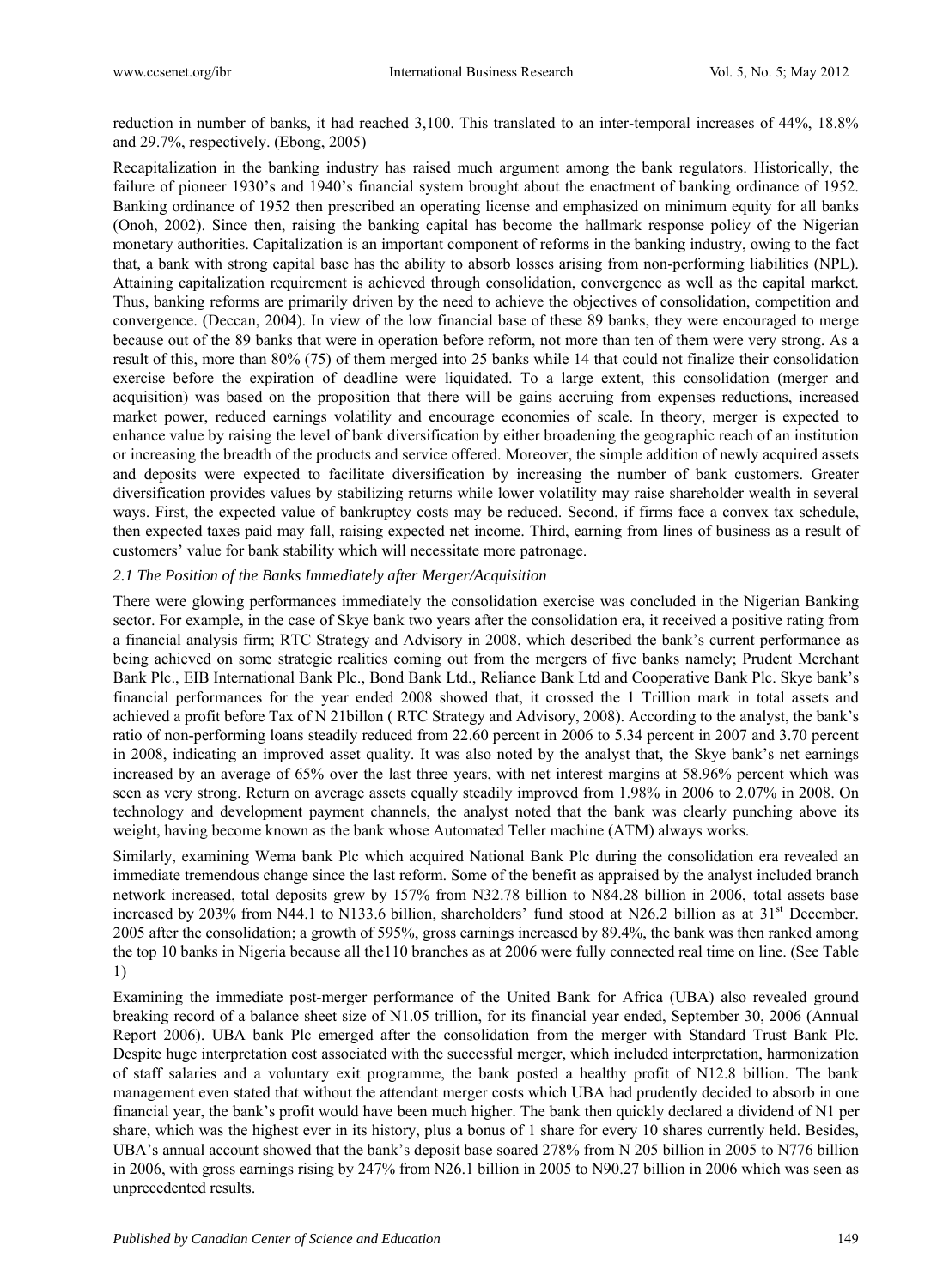Intercontinental Bank was the same success story after consolidation having acquired Gate Way Bank, Equity Bank of Nigeria and Global Bank. It also witnessed tremendous change after the merger and acquisition. Its half year gross earnings grew by 149% from N13.62 billion in the corresponding period in 2005 to N33.93 billion in Q2-2006 while profit after tax rose to N6.34 billion from N3.32 billion in Q2-2005, an increase of 91%. Soon after this, the third quarter (Q3-2006) result was released with more promising future as gross earning stands at N59.1 billion and profit after tax equal to N10.1 billion, translating a quarter-on-quarter growth of 94% and 84% respectively over the corresponding period in 2005. (Annual Report, 2006; see Table 2)

However, Afri-bank was not left out, its profit after Tax in 2007 was N6.93 billion with total asset of over N182 billion (Afribank Financial Statement, 2007)

#### *2.2 Were These Performances Sustained?*

The tragedy that befell the Nigerian banking sector was as a result of the over-blowing performances immediately after the merger which did not actually allow for caution to be taken by the banks. Given the results presented above, a quick conclusion could have been drawn that the strategic intervention of merger and acquisition worked the magic that the Nigerian banking sector needed during the period under review. But shortly after the consolidation exercises, the World experienced the global economic melt-down which was an acid test for the various consolidated banks in Nigeria. The weaknesses of the various mergers and acquisitions were blown open in Nigeria immediately the world entered the centre of the economic meltdown. The global financial crisis began in the United States of America and the United Kingdom at a point when the global credit market came to a stand-still in July 2007 (Avgouleas, 2008). Unfortunately for the Nigerian banks, this time was the period most of them were trying to justify the consolidation exercise in Nigeria. Many of these banks were posting very huge profits to actually show the success of the consolidation exercise (by way of merger and acquisition) when the global economic melt-down struck.

The financial crises that hit the entire world included stock market crashes and the bursting of other financial bubbles, currency crises, and sovereign defaults (Kindleberger & Aliber, 2005; Laeven & Valencia, 2008). The world economists attributed the cause of this crisis to a number of factors which include; housing and credit markets, which developed over an extended period of time. Some of these include: the inability of homeowner to make their mortgage payments, poor judgement by the borrower and/or lender, speculation and overbuilding during the boom period, risky mortgage products, high personal and corporate debt levels, financial innovation that distributed and concealed default risks, central bank policies, and regulation (Stiglitz, 2008). Similarly, Avgouleas (2008) enumerated the causes of the crisis as: breakdown in underwriting standards for subprime mortgages; flaws in credit rating agencies' assessments of subprime Residential Mortgage Backed Securities (RMBS) and other complex structured credit products especially Collaterized Debt Obligations (CDOs) and other Asset-Backed Securities(ABS); risk management weaknesses at some large US and European financial institutions; weak regulatory policies, including capital and disclosure requirements that failed to mitigate risk management weaknesses.

At the initial stage of this economic crisis, the Central Bank of Nigeria, the Finance Ministry as well as other government commentators argued that Nigeria economy was partially insulated from the direct effects of the financial crisis. But, as the nation's economy is integrated with that of the US and the UK to a greater extent, in no mean time, Nigerian financial system began to feel the heat of the indirect impacts of the crisis. Specifically, the financial system was affected in the areas of foreign direct investment (FDI) and equity investment which came under very serious pressure. Also, withdrawals of portfolio investment as a result of contagion effects began to cause a reduction in stock prices which eventually led to the crash of global stock and the Nigerian stock market. The crisis equally led to the downward trend in oil price which put further downward pressure on crude oil prices; this adversely affected the liquidity of the banking sector of the nation because the country depends on revenue from oil to finance its budget and the countries that were mostly hit by the crisis were the primary market for Nigerian oil. For instance, commercial lending came under pressure in developed countries and banks were unable to lend as much as they have done in the past as a result of bad margin loans that bedevilled all the Nigerian banks.

Immediately after the consolidated banks posted these stupendous financial results in year-end 2008, the crisis that swept away five managing directors in a day as a result of bad management and falsification of banks' financial performances began. The Central Bank of Nigeria (CBN) under the leadership of Mallam Sanusi Lamido Sanusi conducted an examination of the books of 10 banks jointly with the Nigerian Deposit Insurance Corporation (NDIC). What was found out was very alarming. It was discovered by CBN and NDIC that 5 out of the 11 banks were deep-down in financial crisis. The banks were; Intercontinental Bank, Union Bank, Finland Bank, Afri-Bank and Oceanic Bank. All these banks were among banks that claimed a very huge performance in the year-end 2008. The apex bank (CBN) had to quickly intervene by sacking the five Managing Directors on  $14<sup>th</sup>$  August, 2009. They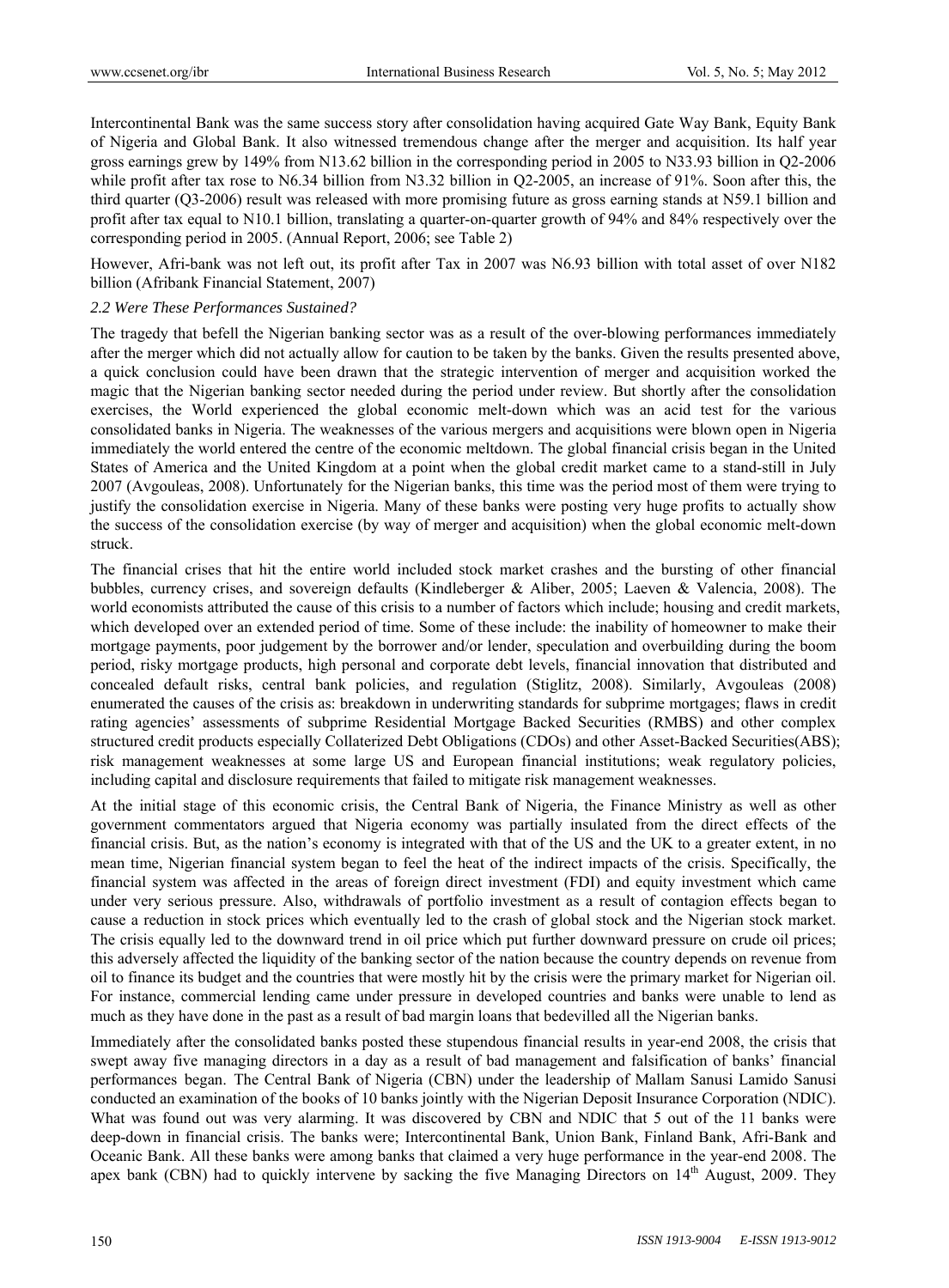included: Dr. Erastus Akingbola (Intercontinental); Dr. Barth Ebong (Union Bank); Mr. Okey Nwosu (Fin-Bank); Mr. Sebastian Adigwe (Afri-bank); and Mrs. Cecilia Ibru (Oceanic bank). These Managing Directors were further handed over to Economic and Financial Crimes Commission (EFCC) for further prosecution. In justifying this action, the CBN Governor (Mallam Sanusi Lamido) and Deputy CBN Governor Operations (Babatunde Lemo) revealed to Nigerians that, it was margin loans that got banks into trouble as a result of banks' exposure to the capital market. The CBN said, eleven of the 24 banks in the country are carrying the burden of N421.7 billion as margin lending including loans to individuals, stockbrokers or loans to corporate bodies backed by share certificates. CBN put the total estimate of the facilities banks granted individuals, stockbrokers as well as lending secured with share certificates at N1.2 trillion. It further reiterated that, available figures show that the top 11 banks in the country granted a total of N229.9 billion to individuals and corporate bodies as facilities to purchase shares. A breakdown of the data indicated that Intercontinental Bank tops the list of banks with heavy exposure to margin loans of N85.2 billion. The amount was said to be made up of N36.9 billion facilities granted to individuals and stock brokers and a total of N 48.3 billion granted to other corporate entities who used share certificate as collateral. It was followed closely by GT Bank which had a total margin loan portfolio of N70.3 billion made up of N18.9 billion loans to individuals and stock brokers to buy shares and N51.4 billion to other corporate entities who used share certificate as collateral. In CBN analyses, it further mentioned Eco-bank as third in the high profile margin loan saga with a margin loan exposure of N59.2 billion. First Bank was not left out, it had a total share loan exposure of N58.8 billion, but its balance sheet showed that it did not join the race for granting margin loans during the share boom years to individuals and stock brokers but corporate bodies that used share certificates as collateral. Others were: Access Bank Plc, with a total exposure of N33.5 billion of which N20.1 billion is as a result of loans granted to individuals and stock brokers for share trading while N13.4 billion was granted to other corporate entities which backed up the loans with share certificates; Oceanic Bank Plc, which granted a total of N22 billion as facilities for share trading to individuals and stock brokers; United Bank of Africa with a loan portfolio of N21.6 billion backed by share; Diamond Bank with a balance sheet total of N20.2 billion margin loans portfolio made up of N19.6 billion granted to individuals and stock brokers and N0.6 billion granted as facilities to other corporate bodies with share certificate as collateral; Union Bank, with a total of N17.8 billion margin loan facilities; Stanbic/IBTC bank with a total of N10.1 billion made up of N5.2 billion granted for share trading while N4.9 billion was granted to other corporate bodies backed with share certificates. (CBN Governor Press Briefing on the Managerial Restructuring and Developments of some Nigerian Commercial Banks, 14<sup>th</sup> August, 2009)

It was amazingly revealed from the investigation that, transparency was weak in Nigeria. With the exception of Guarantee Trust Bank (GTB), bank financial statements were only presented in local GAAP (Generally Accepted Accounting Principles). However, Nigerian GAAP do not require the same levels of detailed disclosure as IFRS (International Financial Reporting System), which always made most Nigerian banks not to provide supplementary information of their Tier-1 and total capital adequacy ratios and detailed information regarding their loan portfolios in their annual reports. During the period under review by the CBN, First Bank was the only bank in the sector that disclosed its share lending exposure at end 2008 in its annual report. Share backed and margin lending were features of many Nigerian banks over the past two years before this examination was conducted. The CBN estimated sector wide exposure to this type of lending to be about N200 trillion at end 2008 which CBN said represented 30 per cent to 45 per cent of system wide share holder funds in 2008. Of this amount, the CBN estimated that about N400 billion related to margin lending. These facilities were primarily to individuals and stock brokers for the purpose of acquiring shares. After this exposure that revealed that all the performances after the consolidation were window dressed, the CBN then required all banks to make appropriate provision for non-performing loans and disclose them so that at the end of that quarter, all banks would have cleaned up their Balance Sheets.

The ugly part of this scenario is the facts that, most of these emerged banks (from the consolidation exercise) are presently among the troubled banks. After the exercise of the examination of the 10 banks in 2009, the second round that examined 11 banks found out many more non-performing loans and insiders' abuse. This led to the sack of Bank PHB and Spring bank Managing Directors and finally the revocation of licenses and nationalization of the three most troubled banks namely; Bank PHB (Now key Stone Bank Ltd), Spring Bank (Now Enterprise Bank Ltd) and Afri-Bank (Now Main-Street Bank Ltd). They were on 5<sup>th</sup> August, 2011 handed over to Asset Management Corporation of Nigeria, (AMCON), through a nationalization process designed by Central Bank of Nigeria, (CBN) to protect depositors money. However,  $30<sup>th</sup>$  September, 2011 was set as deadline for weak banks to recapitalize in Nigeria for the country to possibly experience a new era in the banking industry. The earlier five rescued banks, viz: Oceanic Bank International Plc, Finbank Plc, Union Bank of Nigeria Plc, Equitorial Trust Bank Limited (ETB) and Intercontinental Bank Plc were lucky to scale through by securing core-investors. Oceanic Bank is operating under a Transaction Implementation Agreement (TIA) with Ecobank Transnational Incorporated (ETI); Union Bank sealed another merger deal with African Capital Alliance Consortium; Fin-bank acquired again by First City Monument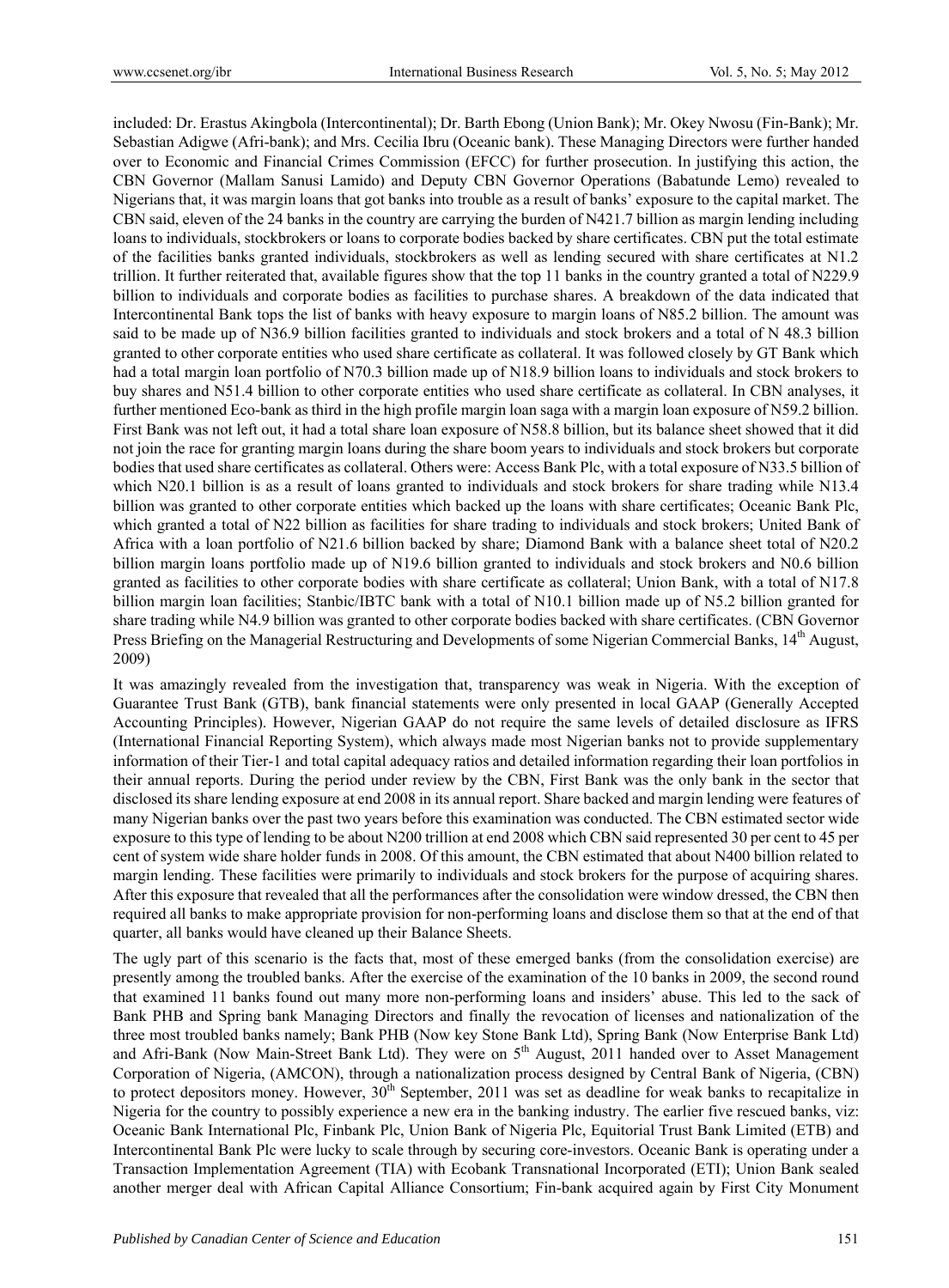Bank; Intercontinental bank acquired by Access Bank and Equitorial Trust Bank acquired by Sterling Bank Plc. in just about 5 years after the first consolidation exercise (through mergers and acquisitions) there was a compulsory need for anther consolidation to rescue the nation's banking sector. "THE BIG QUESTION IS": *if the first consolidation exercise did not work, what is the assurance that this repeated exercise will make a significant difference?* However, the CBN Governor is very hopeful that the crisis in the banking sector would be over by 30<sup>th</sup> September, 2011; the last date, all commercial banks must have been capitalized with very strong liquidity rate and very low non-performing loans (NPL) to ensure efficiency in their operations. So was the 2005 consolidation exercise CBN Governor (Professor Charles Soludo) was so hopeful. It is hoped that, the good of this strategic exercise will be witnessed in Nigeria now and not the bad nor the ugly. However, world record still showed that only 1 out of 3 mergers always succeed after the merging exercise. The 2005 Nigerian Banking Sector Consolidation exercise did not even record this percentage (i.e. 33.3%). Virtually all the consolidated banks through mergers and acquisition have failed in the sector. The very few banks that have been adjudged to be a bit healthy like First Bank, Zenith Bank, and Guarantee Trust Bank did not engage their strategic positioning during the consolidation exercise in 2005 by ways of merger and acquisition. Instead, they recapitalized with maximum assurance to their shareholders of their readiness to ensure quality return on shareholders' wealth. This therefore put a big question mark on the possibility of merger and acquisition being the strategic solution to the Nigerian turbulent banking sector.

#### **3. Methodology**

In carrying out empirical investigation on this study to actually measure (statistically) the significance of merger and acquisition as an intervention strategy in the banking sector, the authors purposively selected five banks for survey (i.e. Intercontinental bank, Skye bank, Afri-bank, Wema bank and United Bank of Africa). Besides the survey study which was carried out by the use of primary data (questionnaire), the authors went ahead to examine and analyze the books of these selected banks. Data (secondary) were extracted from the financial records of the banks for analyses by considering financial records of ten years; comprising of five-year financial record before the recapitalization/consolidation exercise (that brought about merger and acquisition) and five-year financial record after the merger and acquisition strategy has been consummated. Twenty (20) copies of the questionnaire were randomly administered on the management staff of each of these banks making a total of hundred (100) copies. However, Eighty-seven (87) copies were returned by the respondents signifying 87% administration success. In analyzing the data (both primary and secondary) Ordinary Least Square (OLS) and t-test methods were used. Collated data were analyzed by the use of tables for classification purpose and OLS used in measuring the linear association between a dependent variable (Y) which is predictive and independent variable X which is the predictor (i.e.  $Y = a + \beta 0X$ , where: Y = dependent variable; X = independent variable; and 'a',  $\beta 0$  = are constants)

#### *3.1 Hypotheses, Models Specification and Results*

The following hypotheses and models were formulated to consider the empirical investigation carried out on this study and the results are equally presented:

#### 3.1.1 Hypothesis One

*Merger and acquisition as a strategic intervention has not significantly curb distress in Nigeria banking sector.* 

The regression model to test this hypothesis is formulated thus:

$$
DTR = f(MCQ)
$$

i.e 
$$
DTR = b_0 + b_1 MCQ + U_1
$$
,

Where: DTR = Distress in Nigeria banks;  $MCQ$  = Merger and Acquisition, and  $U_1$  = Stochastic Error term.

#### **Results: (see Table 3)**

 $DTR = -9.514 + .281 MCQ + U_1$ 

Std. Error =  $(2.389)$   $(.043)$ 

 $t = (-3.983)(6.591)$ 

 $R = .582$ ,  $R^2 = .338$ ,  $R^2 = 330$ ,  $F = 43.446$ ,  $DW = 2.217$ 

The result presents the effect of Merger and Acquisition on curbing distress in Nigeria banks. The result showed that, calculated t-statistics (t = 6.591) for parameter MCQ is greater than tabulated t-statistics (t = 1.980) at 0.05 level of significance. The coefficient of MCQ in the estimated regression model is .281 which implies that 28% of the decrease in DTR was accounted for by the MCQ. The coefficient of determination  $(R^2)$  is .338 indicating that 34% of variation in DTR is caused by variation in MCQ. The remaining 66% unexplained variable is largely due to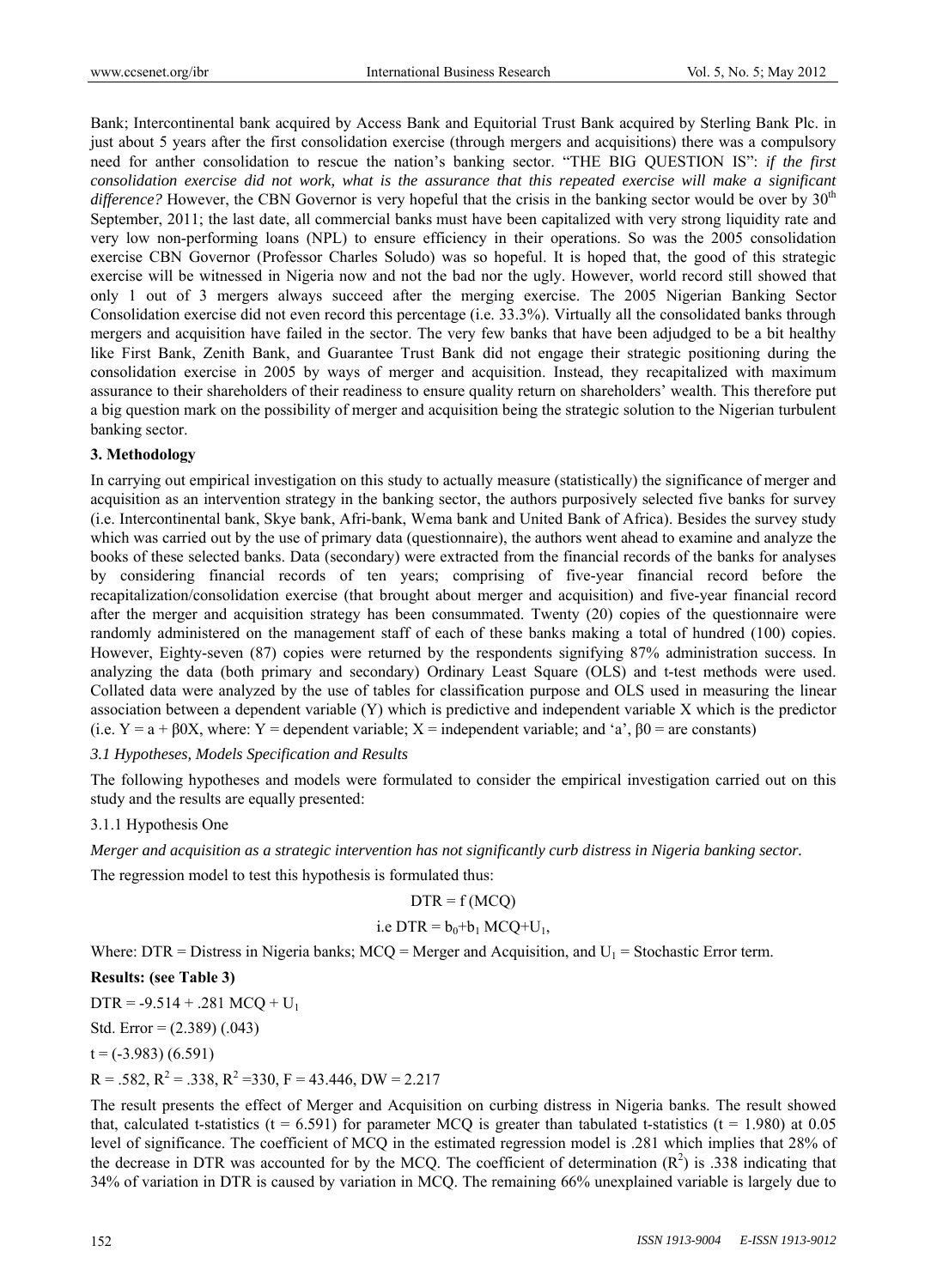variation in other variables outside the regression model which are otherwise included in the stochastic error term. The relationship between DTR and MCQ is moderately high, positive and statistically significant at 0.05 level (t  $= .582$ ,  $P < 0.05$ ). The Durbin-Watson statistics is 2.217 which showed that autocorrelation is absent in the regression model. The overall regression model is statistically significant in terms of its overall goodness of fit ( $f =$ 43.446, P < 0.05). As a result of this the study accepts the alternatively hypothesis  $(H<sub>1</sub>)$  meaning that Merger and Acquisition had helped to curb distress in Nigeria banks.

# 3.1.2 Hypotheses Two

*There is no significant difference between the performance of banks before the merger and the post-merger period.* 

In conducting this test, the performances of banks were compared on the basis of their capital and profit before and after Merger using independent sample t-test statistics at 0.05 alpha level. (**see Table 4)** 

Table 4 presents the performances of the banks before and after Merger periods. The result showed that, the average capital of banks sampled in pre-Merger period was N1433.20 million while post-Merger period recorded average capital of N6358.76 million. Therefore, the mean difference between Pre-Merger and Post-Merger period was statistically significant at 0.05 level (t = 6.755,  $P < 0.05$ ). Similarly, the sampled banks recorded average profit of N2192.48 million during the pre-Merger period while the post-merger period increased significantly to N16839.12 million. The mean difference between banks' profit in pre-merger and post-merger periods was equally statistically significant at 0.05 level (t = 5.276, P < 0.05). Therefore, the alternative hypothesis (H<sub>1</sub>) was accepted which implied that, banks' performance in post-Merger was significantly different from the performances before Merger.

#### 3.1.3 Hypotheses Three

*Bad corporate governance is not responsible for the forceful consolidation exercise in the Nigerian banking sector in 2005 and the recent one in 2011.* 

The regression model is specified thus:

## $BCG = f(MCO)$

# $BCG = b_0 + b_1 MCQ + U_1$

Where:  $BCG = Bad Corporate Government; MCQ = Merge and Acquisition; U<sub>1</sub> = Stochastic Error term.$ 

# **Results: (see Table 5)**

 $BCG = -7.959 + 1.059$  MCQ + U<sub>1</sub>

Std. Error =  $(18.533)$   $(.331)$ 

 $t = (-429) (3.197)$ 

 $R = 0.328$ ,  $R^2 = 0.107$ ,  $R^2 = 0.097$ ,  $F = 3.197$ ,  $DW = 0.207$ 

The result above measured whether bad corporate governance was responsible for the compulsory merger and acquisition in 2005 and the one being currently consummated in 2011. The result revealed that, calculated t-statistics  $(t = 3.197, P < 0.05)$  was greater than tabulated t = statistics  $(t = 1.980)$  at 0.05 level of significance. The coefficient of determination  $(R^2)$  was 0.107 which implied that 11% of the variation in BCG was caused by variation in MCQ. The remaining 89% unexplained variation is caused by other variables outside the regression model which are otherwise included in the stochastic error term. The relationship between BCG and MCQ is low and positive but statistically significant at 0.05 alpha level ( $r = 0.328$ ,  $P < 0.05$ ). The Durbin Watson statistic was 0.207 which implied that autocorrelation exists in the model. However, the regression model is statistically significant in terms of its overall goodness of fit  $(F = 10.221, P < 0.05)$  hence the alternative hypothesis was accepted. This implied that, bad corporate governance was actually responsible for the 2005 hasty merger and the one being currently executed in the banking industry in Nigeria.

## **4. Conclusion**

This study has combined theoretical and empirical investigations to evaluate the intervention roles of merger and acquisition strategy in repositioning the ailing banking sector in Nigeria. However it was discovered that, the merger and acquisition that was consummated in 2005 only addressed the dangerous position of the nation's banking sector then in a *'fire-brigade'* approach. Immediate results after the consolidation were only window-dressed success that eventually did not last. However, the Enron Corporation saga in 2001 made a repeat of itself in Nigeria after the consolidation. As highlighted in this study, the various posted financial results of the banks made many Nigerians to borrow fund from them (the banks) to pursue the acquisition of banks' shares. This eventually led to the demise of many when the actual status of the banks was revealed in 2009; the shock that the economy has not recovered from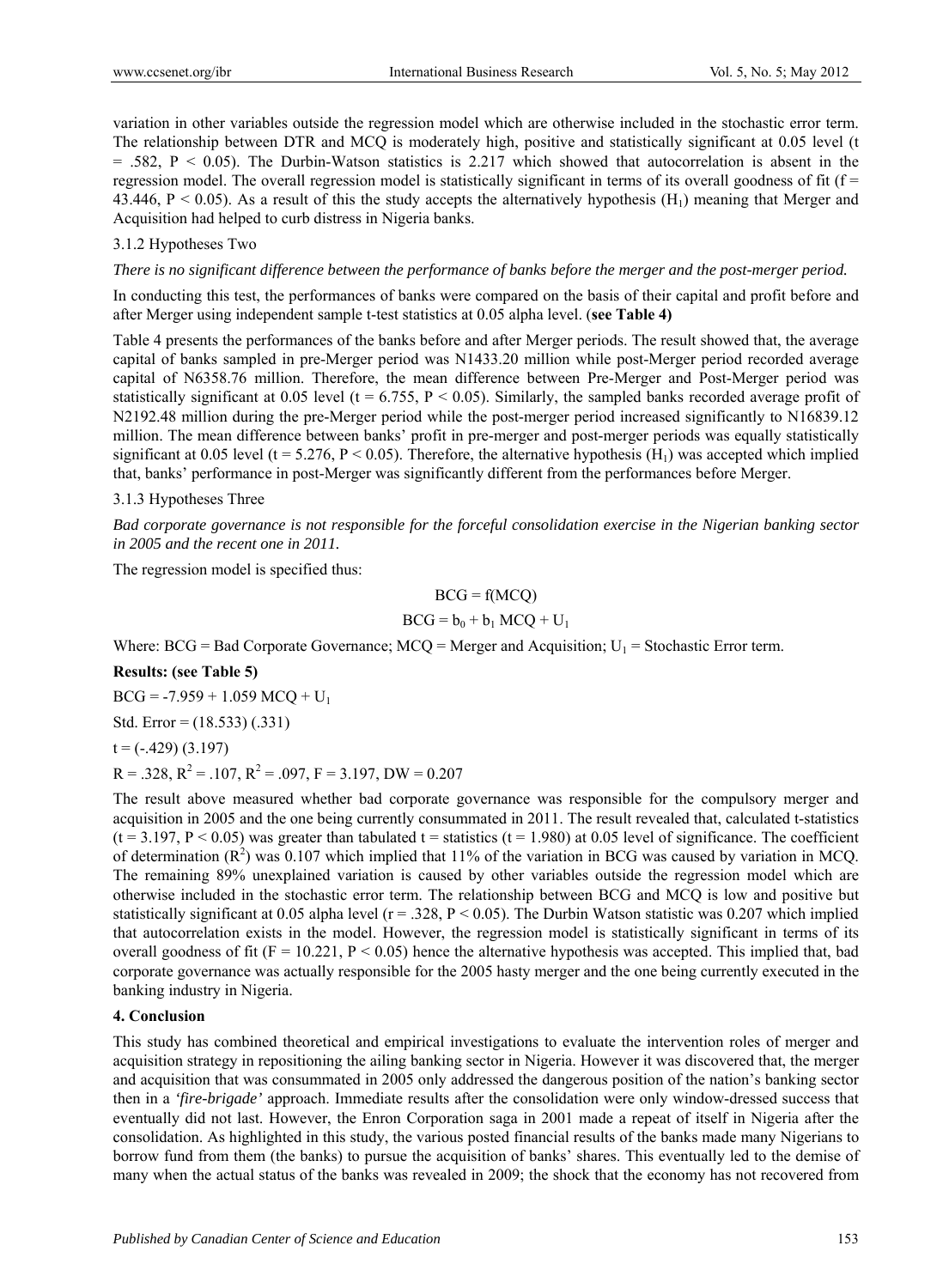up till date. This study actually tested three hypotheses; from the tests, it was evident that, merger and acquisition was able to rescue the banks from the brink of collapse in 2005 and that, financial indices showed an improved performance after the merger. But this did not translate into fulfilling the objective of repositioning the banking sector for effective performance for the aftermath effect of the consolidation exercise was another round of failure that has led to the recent merger and acquisition of the rescued banks. The last hypothesis actually provided answer to our curiosity for it established that, bad corporate governance was what necessitated the 2005 fire-brigade merger and acquisition; the marriage of many strange bed fellows.

### **5. Recommendations**

In view of the findings from this research, the following are hereby suggested:

Merger/acquisition is a strategic tool that must be cautiously applied and implemented. The maturation period of the merger must be allowed so that the financial records of the intending firms coming together can be properly scrutinized by the board of directors of each firm and the regulatory agencies. Merger/acquisition is supposed to be an intention of which either of the parties to the merger/acquisition can opt-out if *hanky-panky* (fraud or deceit) is discovered as being perpetuated. Merger/acquisition is supposed to be consummated when organisations want to leverage on the benefit of synergy and not a strategy to escape liquidation or meet statutory requirements to still continue to exist even with toxic assets which was the type of 2005 merger/acquisition. Therefore, Central Bank of Nigeria (CBN) and other regulatory agencies should take caution in rushing the ailing banks into another compulsory merger/acquisition. The process this time around should be painstakingly scrutinized to ensure that the emerged balance sheet of the new firm from the merger/acquisition is not doctored nor containing ghost financial figures that will further deceive the investors and injure our economy after the consummation.

It was evident from this study that *ab initio,* there would not have been need for the 2005 forced merger/acquisition if the various banks have gotten their corporate governance right. As a matter of fact, insiders' abuse and bad financial management were responsible for weaknesses of the 89 banks before 2005 that merged into 25 banks and later 24 banks. Corporate governance is regarded as a system of checks and balances so that value is created by the organization in ethical ways to ensure that firms achieve their strategic objectives and meet their specified obligations in the most appropriate manner. Good corporate governance therefore, should be enforced by the regulatory agencies with stringent penalties. This will definitely build financial confidence that will help the firms to achieve their strategic objectives, and that of the shareholders. Good corporate governance is enough a strategy to enhance desired productivity and performance in the banking sector if all the cow-boys directors who do not uphold the tenets and fundamental principle of banking are shown the way out to pave way for an effective and efficient banking sector in Nigeria.

Finally, since the board of directors are responsible for implementing corporate governance in any firm, the shareholders should better organise themselves (with their votes) to always ensure selections that will respect integrity, professionalism, probity and accountability. Complete end should come to an era of very powerful Managing Directors that can put the banks in their pockets. To avoid controversies that trailed the sack of the five managing directors by CBN in 2009, shareholders should be alive to their responsibilities by protecting their wealth through spontaneous reaction (in the future) to any banks' Managing Directors that are found culpable of bad corporate governance. This will rather save us from hastily approaching merger/acquisition without a specific objective.

#### **References**

Afolabi, J. (2004). Implication of The Consolidation of Banks for the Nigeria Banking System in Elumilade, D 2010; Merger and Acquisition and Efficiency of Financial Intermediation in Nigeria banks. An Empirical Analysis.

Ajayi, M. (2005). Banking Sector Reform and Bank Consolidation: Conceptual Framework. *Bullion*, 29(2).

Aluko, T. (2002). *Strategic Management and Business policy, Lagos-Nigeria*. Afusco Printers and Publishers.

Avery, C., & Zemsky, P. (1998). Multi-dimensional uncertainty and herd behaviour in financial markets. *American Economic Review, 88*, 724-748.

Avgouleas, E. (2008). Financial regulations, behaviour finance and the financial credit crisis in search of a new regulatory model. Retrived from www.papers.ssrn.com.

C.B.N. (2005). Guidelines and Incentives on Consolidation in Nigeria Banking Industry, Press Release, April 11, 2005 on Banking sector.

CBN Governor Press Briefing on the Managerial Restructuring and Developments of Some Nigerian Commercial banks,  $14<sup>th</sup>$  August, 2009.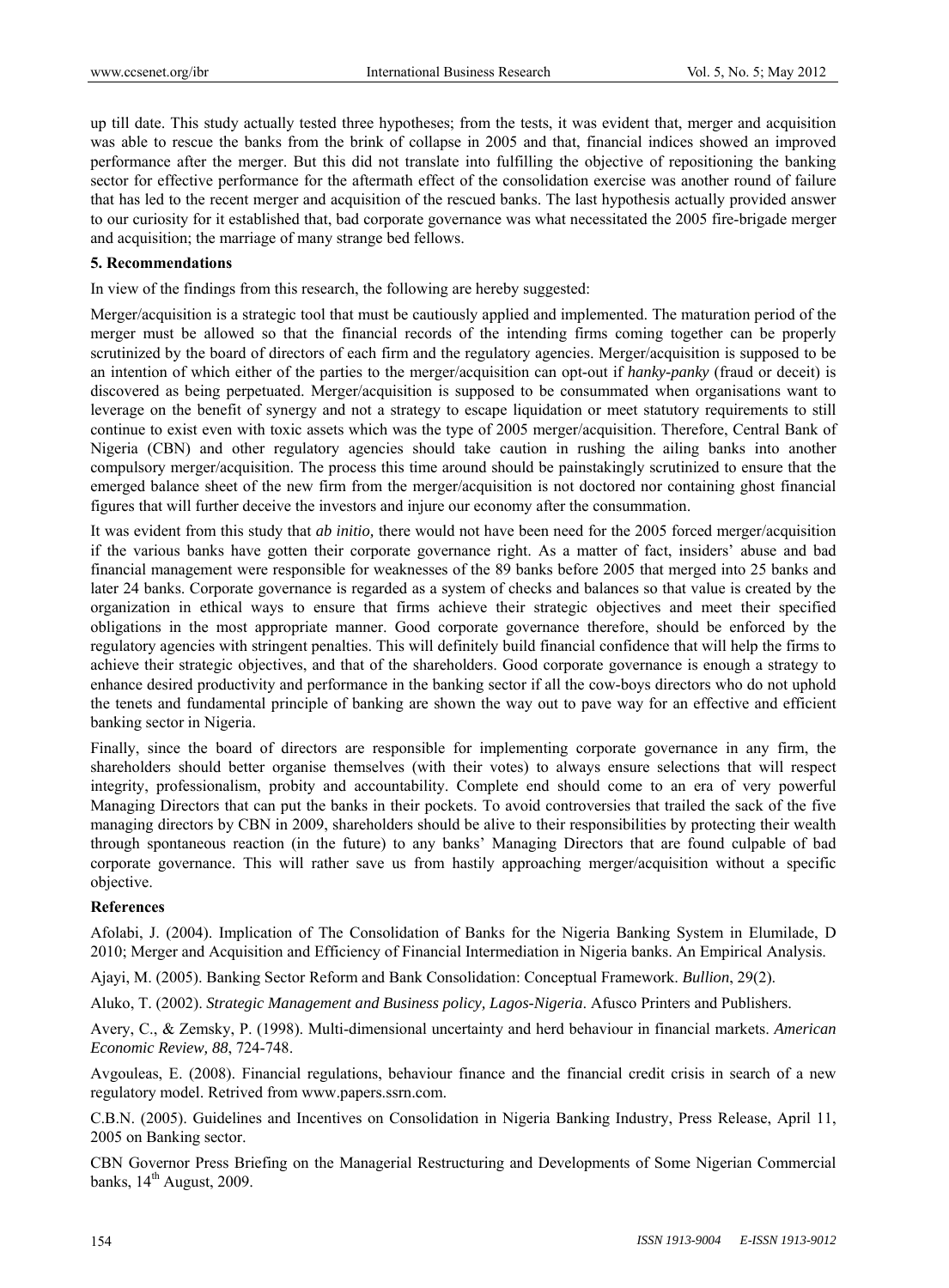Chari, V., & Kehoe, P. (2004). Financial crises as herds: Overturning the critiques. *Journal of Economic Theory, 119*, 128-150. http://dx.doi.org/10.1016/S0022-0531(03)00225-4

Cipriani, M., & Guarino, A. (2008). Herd behavior and contagion in financial markets. *The B.E. Journal of Theoretical Economics, 8*(1) (Contributions), Article 24, pp. 1-54.

Forlong, F. (1998). New view of bank consolidation. *FRBSF Economic letter*, July 24.

Hameed, A. (2006). How Corporate Governance Affects Strategy of Corporations. (Unpublished Masters Thesis). Department of Management and Economics, Linkopin University, Sweden*.*

Hughes, J., Lang, W., Master, L., & Moon, C. (1998). The dollars and sense of consolidation. *Working Paper* No, 98-100, Federal Reserve Bank of Philadephia.

Imala, O. (2005). Challenges of Banking Sector Reforms and Bank consolidation in Nigeria. *Bullion*, 29(2).

Kindleberger, C., & Aliber, R. (2005). *Manias, Panics, and Crashes: A History of Financial Crises* (5th ed.). London: Wiley Incorporation. http://dx.doi.org/10.1057/9780230628045

Lynch, R. (1997). *Corporate strategy*. London: Pitman Publishing.

Markides, C. (1997). To Diversify or Not to Diversify, Boston. *Harvard Business Review, 75*(6), November-December.

Nicole, D. (2003). Bank consolidation internationalization and conglomeration: Trends and implications for financial risk. *IMF working paper*.

Ojo, J. (2005). Central Banking and Financial Sector Management in Nigeria: an Outsider View. In O. O. Fakiyesi and S. O. Akano (Eds.), *Issues in Money, Finance and Economics Management in Nigeria* (Essays in Honours of Professor Obasanmi Olakankpo).

Omoh, G., & Egwuatu, P. (2009). Margin Loans that Cost MDs Their Jobs. *Nigeria The News, August 15.*

Osuala, F. (1991). *Introduction to Research Methodology*. Ibadan: African Fep Publisher Ltd.

Pautler, P. (2001). Evidence on Mergers and Acquisition. *Bureau of Economics Federal Trade Commission, Working Paper*.

Schenk, H. (2000). *Mergers Efficiency Choice and International Competitiveness*. Cheltenhan: Edward Elgar.

Soludo, C. (2004). Consolidation in the Nigeria Banking Industry to Meet the Development Challenges of the 21<sup>st</sup> Century. Being an address delivered to *the special meeting of the Banker Committee*, held on July 26, at the CBN Headquarters, Abuja.

Soludo, C. (2007). Macroeconomics, Monetary and Financial Sector Developments in Nigeria. CBN website. www.cenbank.org.

Somoye, R. (2008). The Performance of Comercial Banks in Post-Consolidation Period in Nigeria: An Empirical Review. *European Journal of Economics, Finance and Administrative Sciences*, 62-73.

Udeme, C. (2011). A New Banking Era after September 30. Nigeria, *Vanguard October, 2nd*. www.sbp.or.pk/press/2003/corporategovernance/13102003.pdf

|  |  | Table 1. Five-year annual financial statements summary of Wema Bank |  |  |
|--|--|---------------------------------------------------------------------|--|--|
|  |  |                                                                     |  |  |

|                     | 2006     | 2005     | 2004     | 2003     | 2002     |
|---------------------|----------|----------|----------|----------|----------|
|                     | #billion | #billion | #billion | #billion | #billion |
| Total assets        | 133.60   | 97.91    | 71.42    | 61.32    | 44.10    |
| Deposit liabilities | 84.28    | 61.28    | 55.07    | 43.76    | 32.78    |
| Loan \$ advance     | 70.73    | 57.99    | 42.31    | 24.63    | 18.25    |
| Current assets      | 45.04    | 40.17    | 27.07    | 35.02    | 24.50    |
| Shareholder's fund  | 26.26    | 24.26    | 8.04     | 7.22     | 3.77     |
| Gross earning       | 15.00    | 15.29    | 12.86    | 9.72     | 7.92     |
| Profit before tax   | 3.13     | 1.00     | 1.42     | 2.28     | 2.29     |

*Source:* Wema Bank Presentation at the London Stock Exchange (2007).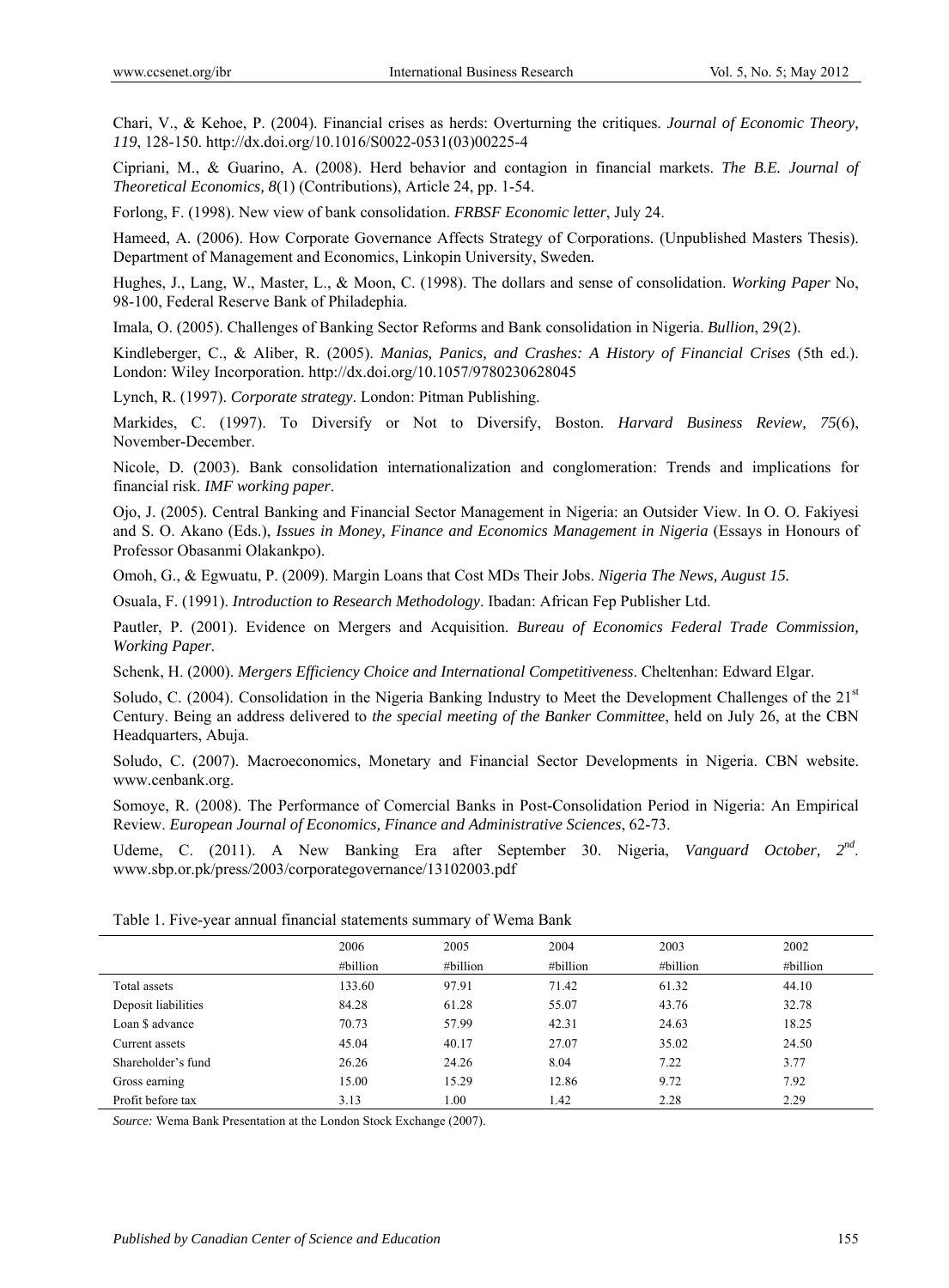# Table 2. Five-year annual financial statements summary of Intercontinental Bank Plc

| Profitabilitilty ratio                                  | Post-merger | 14 months     | Dec 03   | Dec 02 | Dec 01 | 5 year    |
|---------------------------------------------------------|-------------|---------------|----------|--------|--------|-----------|
|                                                         | Feb. 06     | ended Feb. 05 |          |        |        | average   |
| Gross earnings                                          | 50.65%      | 41.93%        | 38.82%   | 34.89% | 32.48% | 39.75%    |
| Gross earnings/total assets $\&$ contingent liabilities | 9.81%       | 11.42%        | 19.54%   | 6.93%  | 5.41%  | $10.62\%$ |
| Profit after Tax/ Gross earnings                        | 21.16%      | 23.89%        | 17.00%   | 17.66% | 13.22% | 18.79%    |
| Gross operating margin                                  | 79.57%      | 78.25%        | 65.99%   | 64.62% | 60.35% | 69.78%    |
| Net interest margin                                     | 27.21%      | 30.45%        | 21.23%   | 20.48% | 16.95% | 23.26%    |
| Return on average assets (pre-tax)                      | 4.20%       | 5.69%         | $5.69\%$ | 5.54%  | 4.09%  | 5.04%     |
| Return on equity                                        | 15.96%      | 15.40%        | 29.98%   | 25.30% | 27.50% | 22.81%    |

*Source:* www. Intercontinentalbankplc.com: Trend in Performance 2001-2006.

# Table 3. Regression showing whether Merger/Acquisition has curbed distress in Nigeria Banks

| Model                  | Coefficient | Std. Error |          | Sig. T<br>$\mathbf{r}$ |
|------------------------|-------------|------------|----------|------------------------|
| Constant               | $-9.514$    | 2.389      | $-3.983$ | .000                   |
| Merger and Acquisition | .281        | .043       | 6.591    | $.000**$               |

*Source:* Field Survey 2011.

*Note:* \*\* means significant results.

## Table 4. 't'-test showing the Banks' performances in pre and post-Merger periods

| Variable | Period      | N | Mean     | <b>SD</b> | t-cal | t-tab | Sig.      |
|----------|-------------|---|----------|-----------|-------|-------|-----------|
| Capital  | Pre-Merger  |   | 1433.20  | 823.40    |       |       |           |
|          |             |   |          |           | 6.755 | 2.00  | $.001***$ |
|          | Post-Merger |   | 6358.76  | 3551.57   |       |       |           |
| Profit   | Pre-Merger  |   | 2192.48  | 1847.17   |       |       |           |
|          |             |   |          |           | 5.276 | 2.00  | $.000**$  |
|          | Post-Merger |   | 16839.12 | 13755.78  |       |       |           |

*Source:* Financial records of the selected banks (2001-2010).

*Note:* \*\* means significant results.

# Table 5. Regression on whether bad corporate governance is responsible for Merger/Acquisition

| Model                  | Coefficient    | . Error<br>Std   |                      | Sig.      |
|------------------------|----------------|------------------|----------------------|-----------|
| ≥onstant               | -7.959<br>$-1$ | 18.53?           | $-42c$               | .669      |
| Merger and Acquisition | 1.059          | $\sim$<br>1 د د. | -197<br>J.I <i>J</i> | $.002$ ** |

*Source:* Field Survey 2011.

l,

*Note:* \*\* means significant results.